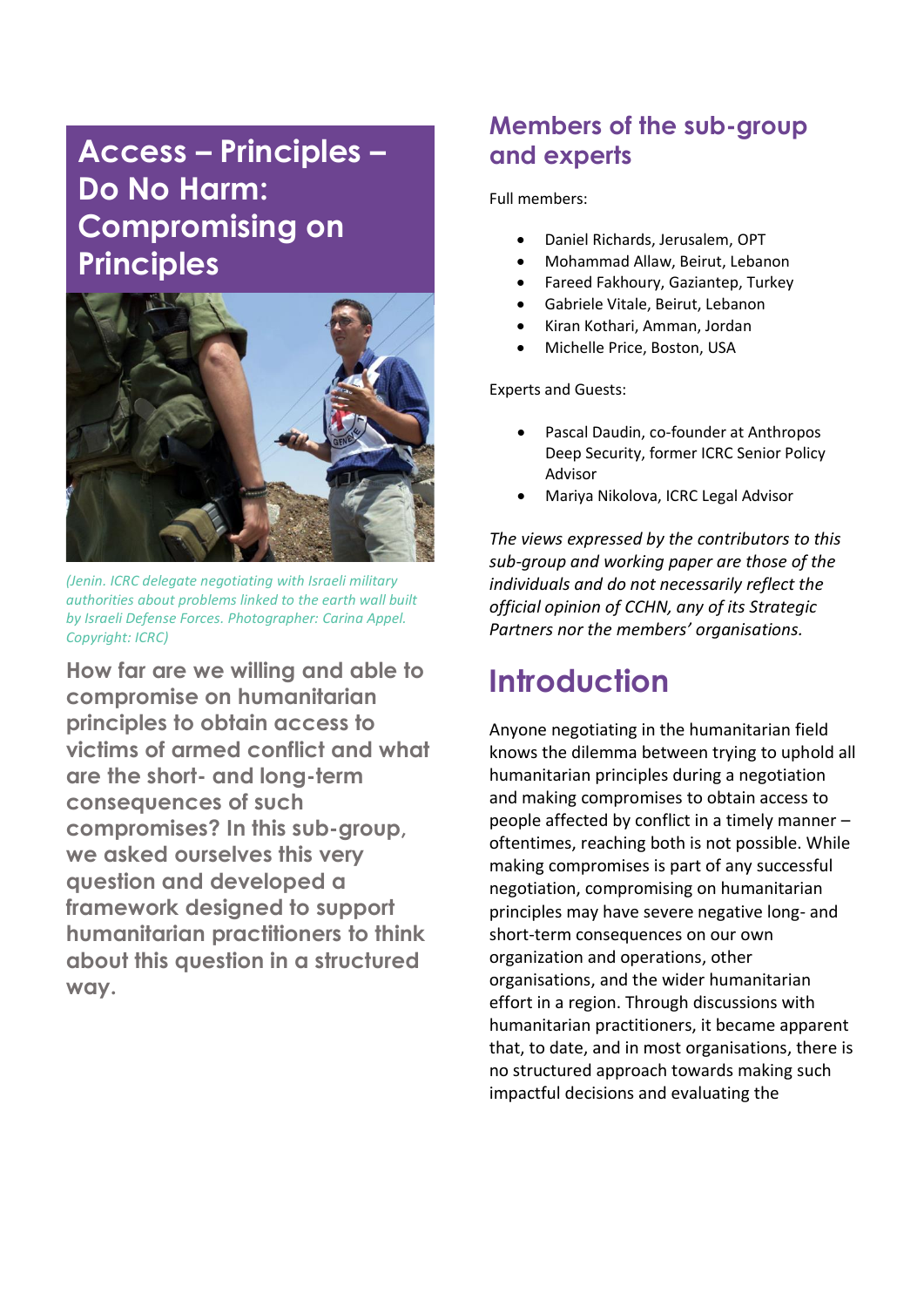consequences. In this sub-group, we reflected on how such a decision could be approached in a structured way and which variables need to be considered. The sub-group proposes a simple framework to support such discussions in humanitarian teams.

The reflections in this sub-group have been inspired by 12 interviews with humanitarian practitioners, discussions among senior humanitarian workers who are part of the Think Tank and guests, a Peer Circle Discussion, the insights of a Public Health student from Harvard University, and an expert in humanitarian policy-making.

## **Current debate on compromising in principles**

### **What are humanitarian principles: Pyramid of principles, history, and legal base**

Humanitarian action is guided by four humanitarian principles: humanity, impartiality, neutrality, and independence. The Red Cross Red Crescent Movement applies three additional principles: voluntary service, universality, and unity. These principles are often portrayed in a pyramid whereby humanity and impartiality, at the top of the pyramid, are substantive principles and the core of humanitarian ethics, while neutrality and impartiality are derived principles that are instruments to achieve humanity and impartiality. Humanitarian principles are an essential tool for humanitarian organisations to obtain political acceptance and humanitarian access and guarantee staff security (Daudin, Presentation, 2019). Adherence to these principles is what distinguishes humanitarian action from other actors with political, military, or other objectives (OCHA, 2012).



*Source: ICRC*

The Red Cross proclaimed these principles in 1965 to legitimise and support the movement's engagement in conflict situations. This framework reflected obligations already recognised under international humanitarian law (IHL) — including the Fourth Geneva Convention 1949 and sections of Additional Protocol I 1979 — to protect civilians affected by armed conflict and to provide them with assistance and medical care with humanity and impartiality. Even though neutrality and independence are not explicitly mentioned in the Geneva Conventions, the concept of nonparticipation in hostilities is at its core. This concept was later reaffirmed by the International Court of Justice in its 1986 judgment on Military and Paramilitary Activities in and against Nicaragua (Nicaragua v. United States of America), (Labbé & Daudin, 2016). To date, the humanitarian principles are based on commitments made by states and institutions; they have been repeatedly reaffirmed via national policies, the UN Security Council, and the UN General Assembly through its resolutions 46/182 (1991) and 58/114 (2004) (Macdonald & Valenza, 2012). Further, there is solid institutional adherence to the principles; over 600 organisations have signed the Code of Conduct for the International Red Cross and Red Crescent Movement and Non-Governmental Organisations (NGOs) in Disaster Relief, whose first four articles reflect the four humanitarian principles. Also of note is the Humanitarian Charter and Minimum Standards in Humanitarian Response developed by the Sphere Project (OCHA, 2012).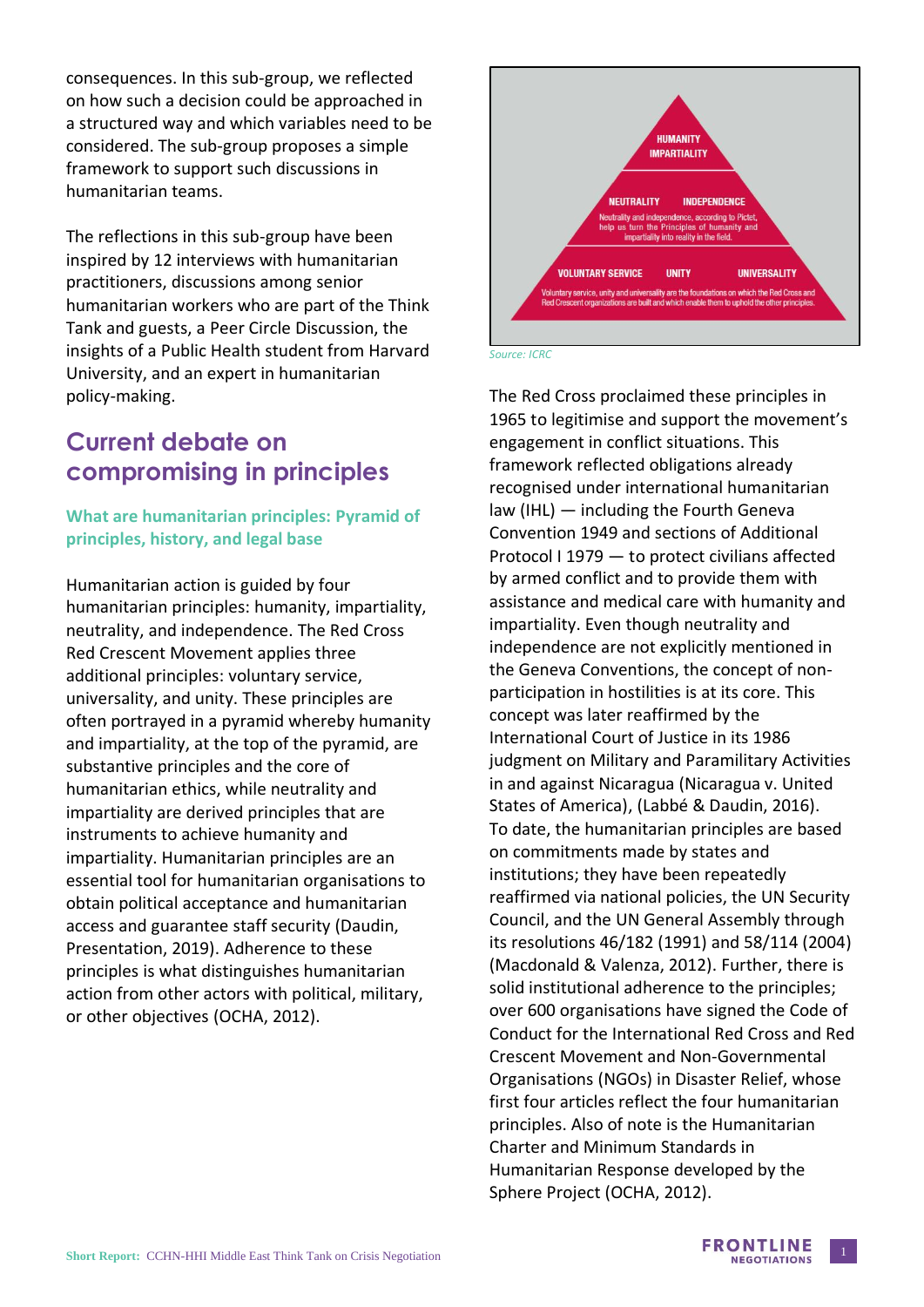Even though there is strong general awareness of the principles, it is often difficult to observe all of them to the same standard at the same time, and many practitioners struggle to balance or prioritise them in a consistent and transparent manner. In particular, the principle of humanity — the imperative to save lives may sometimes be incompatible with impartiality and the other principles. Some form of balance or prioritisation will normally be required, and this is often influenced by the context and the stakeholders involved (Macdonald & Valenza, 2012).

### **What are the challenges to principled humanitarian action?**

Humanitarian actors argue that being perceived as neutral, impartial, and independent is even more important than abiding by humanitarian principles and is particularly essential in being able to gain and maintain access (Challenges to Principled Humanitarian Action, 2016). However, in negotiations with parties to the conflict, humanitarian principles are constantly challenged: among other requests, counterparts may ask that humanitarian actors be escorted by the military, provide beneficiaries lists, assist certain population groups, pay taxes for goods to get through checkpoints, etc. Among additional aspects that put pressure on humanitarian principles are: the reaffirmation of state sovereignty, the prominence of a security agenda among donor agencies, anti-terror legislations, donor policies, states' use of humanitarian action as a form of foreign policy, and the emergence of new humanitarian actors such as faith-based organisations, to name only a few (Labbé & Daudin, 2014).

Among the principles, humanity is the least controversial, as it is widely accepted as the foundation and common ground of humanitarian action. Upholding it, however, sometimes requires compromising the other three and presents many challenges: the biggest one relating to the equality and inequalities of humanity, of valuing certain lives over others (e.g., refugees over IDPs, those affected by

natural disasters over those affected by conflict) according to donor requirements for the granting of funding, which also affects the organization's independence (Fast, 2014). Furthermore, the compelling nature of the principle of humanity has served to justify military action pursuing foreign policy and political interests, which has made actors on the ground wary and suspicious of humanitarian actors, thus hugely affecting access. Furthermore, impartiality is a very difficult principle to operationalize; humanitarian actors and affected populations might have different views on who requires aid more urgently, and access, be it geographical or social, might make areas impossible to reach or impede chronically vulnerable people's access to needs assessments (Shetty, 2007). Similarly, the risk of aid diversion is a big setback on the perceived and actual impartiality of organisations, as it results in aid not being directed to those most in need but according to power dynamics. Finally, the principle of neutrality has probably been the most controversial, acting as a straitjacket for multi-mandate organisations and limiting their activism and advocacy efforts (Schenkenberg, 2016). Certain organisations may have chosen to remain quiet regarding government atrocities in order to be able to maintain access, which may have led the local population to question their independence or distrust the organization. Designation of armed groups as terrorist groups has resulted in aid organisations avoiding areas controlled by them, which leaves the people living there devoid of assistance and affects the organization's perception of neutrality by the designated group (Belliveau, 2015). Similarly, increased use of private military of security firms for the organization's protection can result in the loss of their perceived neutrality by being associated with one or other side of the conflict (Singer, 2006).

### **Cases where humanitarian organisations have been torn between respecting principles and humanitarian implications**

There are numerous cases where humanitarian actors have been accused of violating humanitarian principles, as well as cases where

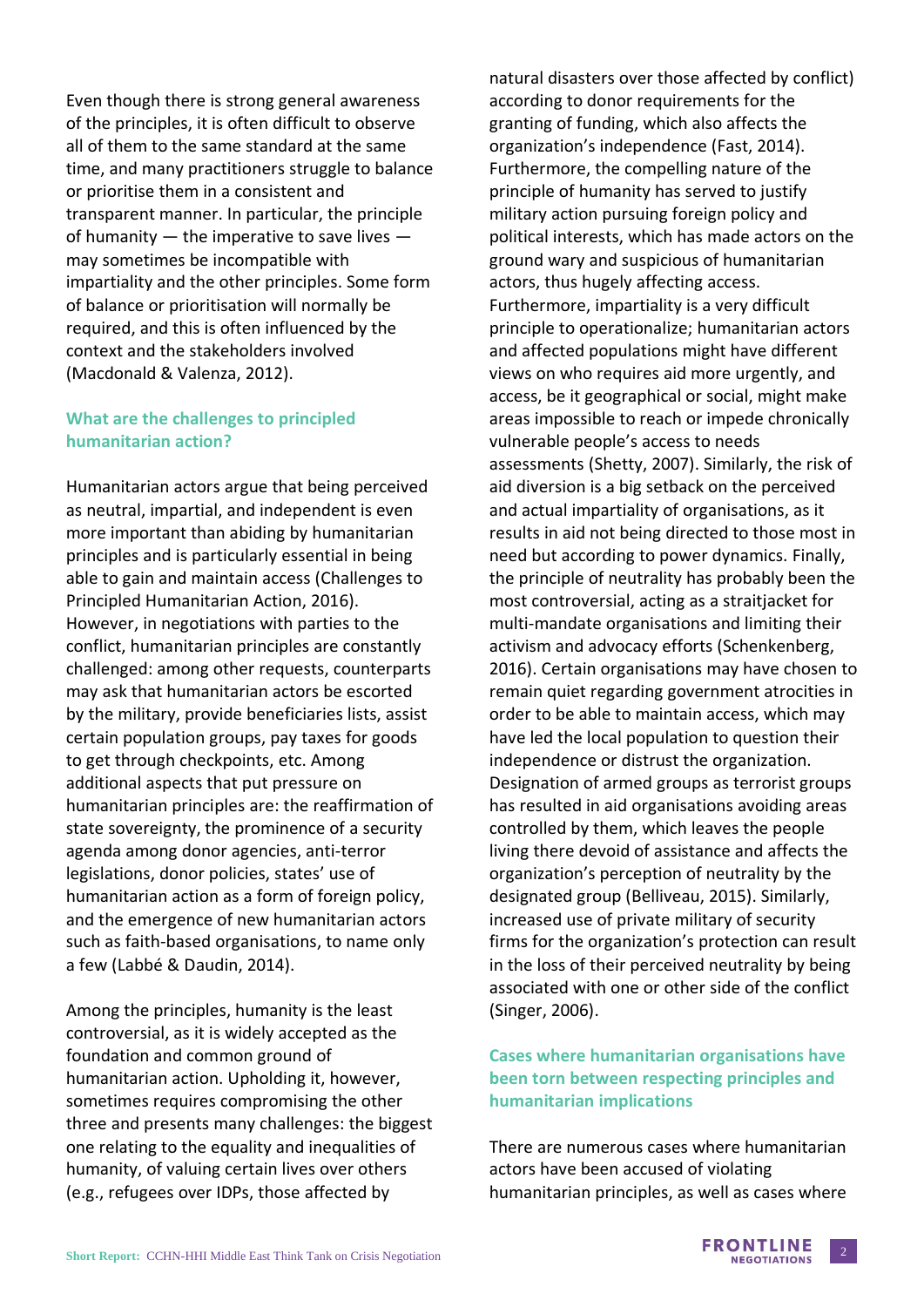organisations have had to suspend engagement due to extreme pressure on their principles. Humanitarian organisations have been long blamed for using aid as an excuse to further their political agenda.

As an illustration of how multi-mandate or advocacy-focused organisations are perceived as lacking neutrality, in 2009, after the International Criminal Court's indictment of then Sudanese president Omar al-Bashir for war crimes, 13 organisations were expelled from the country due to allegations of collaborating with the ICC and foreign powers (BBC, 2009). The feeling that these organisations were there to destabilise the country was well-rooted and resulted in the banning of another seven organisations in 2012 by Sudan's Humanitarian Aid Commission for failing in their planned projects (BBC, 2012).

Another example is from late 2016. After Jordan sealed off the area known as the "berm" due to an Islamic State attack, with thousands of Syrian refugees being left stranded in the Jordanian-Syrian border, World Vision opted for getting assistance into the area with the support and armed protection of a logistics contractor affiliated with a militia run by a Syrian businessman and approved by the Jordanian Armed Forces. The organization was heavily criticised by other humanitarian actors, if only because the businessman rerouted part of the assistance to his militia and suffered the repercussions of association with the militia when two of its warehouses were burned down through ISIS attacks targeting Tribal Army staff. World Vision's country director and deputy resigned shortly after ("Jordan and the Berm Rukban and Hadalat 2017-2018," 2017).

Allegations of connections with terrorist groups like Boko Haram and ISIS and of sabotaging counterterrorism efforts have been used several times by the government of Nigeria to close the offices of UNICEF, Mercy Corps and Action Against Hunger (Mumbere, 2019). Most recently, the authorities in Niger also ordered ACTED offices to shut down because of "questionable and subversive connections with

a terrorist organization" (Chahed, 2021). Nevertheless, these cases, which are numerous, are not usually framed as accusations of lack of neutrality, but as falling under prohibitions of engaging with designated terrorist groups.

As a last example of the stress put on these principles concerns a tough decision that WFP had to make in Yemen in 2019. After realising that part of the food was being diverted and not reaching its intended recipients, WFP attempted to establish a biometric registration system to solve this problem. The Houthis rejected the idea, which led to a partial suspension of food distribution, leaving 850.000 people affected (Welsh, 2019).

### **Between principles and pragmatism: Tools for a structured approach from different organisations**

In the field, the frontline negotiators have to strike a balance between adhering to humanitarian principles and pragmatism to get access to implement humanitarian action. World Vision designed a [tool](https://www.humanitarianlibrary.org/sites/default/files/2014/10/HISS-CAM_Explanation.pdf) to help its staff members structure such decisions while engaging with military and armed actors. The tool, developed in 2008, weighs World Vision's key operating principles, or HISS (Humanitarian Imperative; Impartiality and Independence; Security and Protection; and Sustainability), against the different levels of engagement with armed actors, or the four C's (Curtail presence; Co-existence; Co-ordination, and; Co-operation.) Once the principles that are placed more at risk by engaging with the military are identified, such engagement can only take place if a threepart test (the CAM process) is answered positively:

- Is there a Compelling aim?
- Is the engagement Appropriate, Adapted, and Adequately informed?
- Is there a Minimal negative impact on the principles and have all other means been exhausted?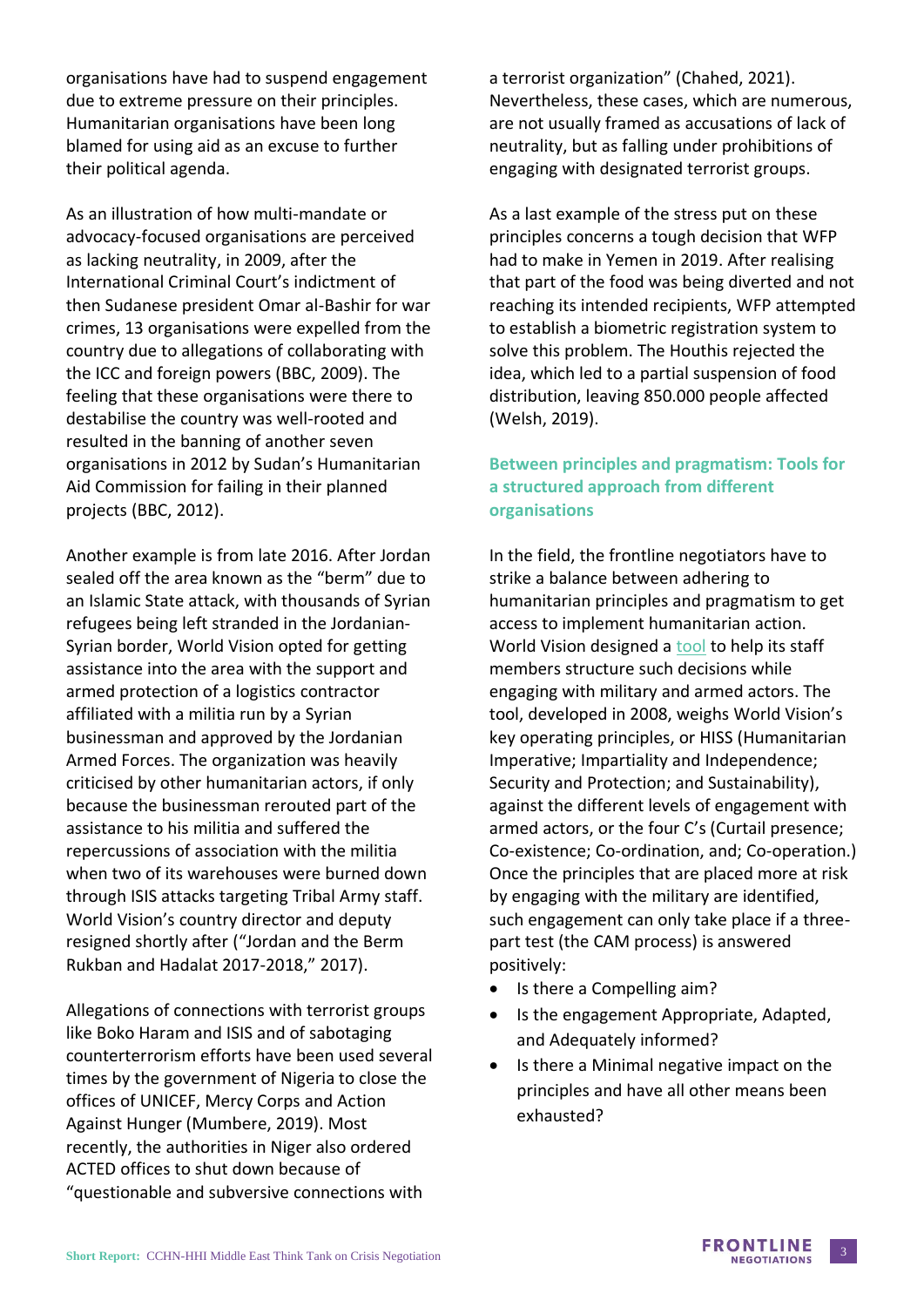

*Source : World Vision*

Similarly, the UNHCR Protection Cluster in Iraq produced in 2020 a [Do No Harm Guidance Note](https://www.humanitarianresponse.info/sites/www.humanitarianresponse.info/files/documents/files/do_no_harm_guidance_note-rev_2.pdf) for defining humanitarian engagement when serious humanitarian and protection concerns are present. The document aims at guiding actors in analysing these complex situations through the identification of risks, the development of risk mitigation measures, and the definition of how humanitarian assistance should be provided, unpacking humanitarian principles though guiding questions.

While many organisations use risk management tools and matrices, so far, we have not found a tool that would support a structured thinking and decision-making process when it comes to compromising on humanitarian principles.

## **Current practices**

On our quest to find tools to facilitate the decision-making process around compromising on humanitarian principles and understanding current practices, we held 9 discussions and 12 in-depth interviews with senior humanitarian officials. Unsurprisingly, all interviewees confirmed that to have humanitarian access and uphold the principle of humanity, at times being pragmatic and making serious compromises on other principles and procedures is inevitable.

Examples of such dilemmas mentioned were:

- Deciding to prioritise an ethnic group in an emergency response, hoping to get access to the other ethnic group in the subsequent days after a show of goodwill
- Deciding to implement a health project that will also benefit soldiers of one side of the conflict
- Deciding to implement only a reduced health programme for GBV victims (removal of contraception drugs)
- Deciding to sign an agreement with a designated terrorist group.

The alternative in all listed situations was getting no access at all; the humanitarian workers had to make very difficult decisions.

In discussion with practitioners and among ourselves, we found that humanitarian negotiators are flexible in applying humanitarian principles, donor guidelines, and procedures if they have to save lives. **All of them agreed that humanity is the overall guiding principle that cannot be compromised**, whereas the others can be negotiated. We found a tendency toward greater readiness to make compromises that have a long- rather than short-term negative impact on operations. Several practitioners said that they might choose to temporarily compromise on principles to build rapport with the counterpart with the hope that this will allow them to operate in full respect of all principles in the future. Furthermore, and of no surprise, practitioners said that the more leverage the counterpart has, the more likely they are willing to compromise on principles. Interestingly, one factor of leverage mentioned for the counterpart, apart from pressing needs, time constraints, etc., was competition between humanitarian actors, with several humanitarian organisations offering the same or similar services. In such situations, the counterpart could think or say, "If you don't compromise and implement, someone else will." Such competition among organisations was mentioned as being a driving force for compromising on principles.

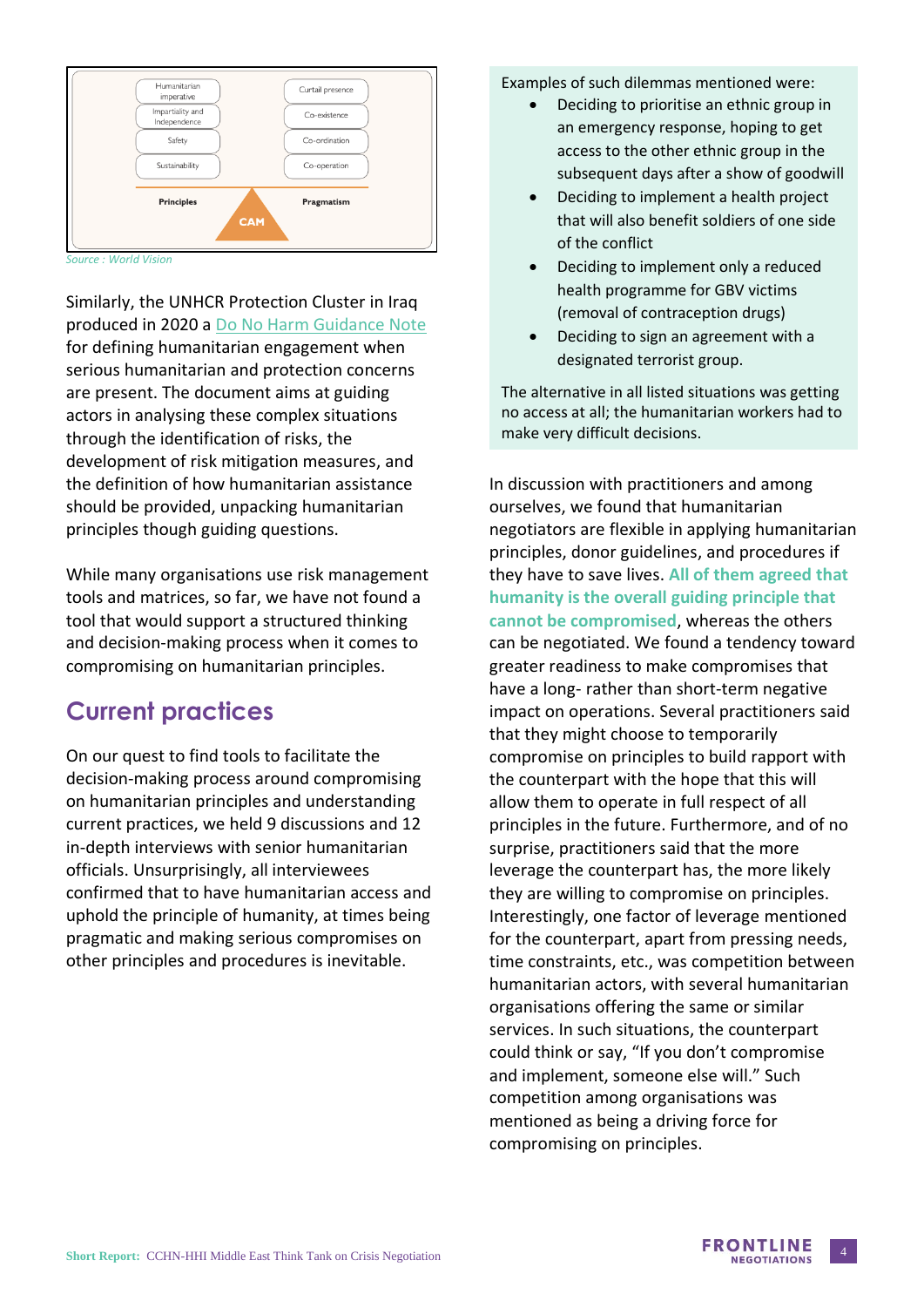While all practitioners we talked with said that compromises on principles are thoroughly discussed in the team, with management, and sometimes HQ, only one of them said that they have a structured approach to these discussions and evaluate the short- and long-term impact. As such, there is little transparency and accountability in this decision-making process.

# **How can we evaluate the impact of compromises?**

Based on the findings, the sub-group decided to develop a framework that can support a structured thinking process around evaluating the impact of compromises and:

- Help humanitarian negotiators and mandators to make an informed decision about a serious compromise on humanitarian principles
- Help to carry out a 360° evaluation about the long- and short-term impact of a decision
- Help the reflection about mitigation strategies that can be included in the positioning during a negotiation
- Intends to improve the accountability of the decisions made
- Can be used as a reporting tool for HQ, donors, and other actors to justify the decision made in the field
- Can be used as an evaluation tool of past negotiations
- Invites to look at negotiations from retrospective to inform the engagement strategy and red lines in the future.

However, the framework should not be seen as an algorithm for making good decisions.

## **A continuation of the CCHN Designing Scenarios and Bottom Lines Tool**

We see the framework we propose as an add-on to the CCHN tools to design scenarios and bottom lines (CCHN Field Manual, 2019: 277- 313).



It can be used after we have reflected about the bottom- and redlines in the negotiation and realize that we will take considerable risks when finding an agreement within the bottom line or our mandator even considers adjusting the redline.

## **A framework to reflect on compromises**

To guide the reflections in the team, we created the simple flowchart below. Each part of this flowchart will be explained in the following. The interactive template can be made available upon request.



### **Establishing the context and humanitarian impact of the planned project or intervention**

As a point of departure, we propose a brief outline of the humanitarian context and nature of the planned intervention before reflecting on the humanitarian impact it would have. To establish the humanitarian impact of the planned intervention, two questions can be asked:

- Would a delay in the operation have severe negative short-term impacts on people's lives and health?
- Would a delay in the operation have severe negative long-term impacts on people's lives and health?

If the answer to these questions is no, we would argue that the humanitarian impact of the planned intervention would not justify taking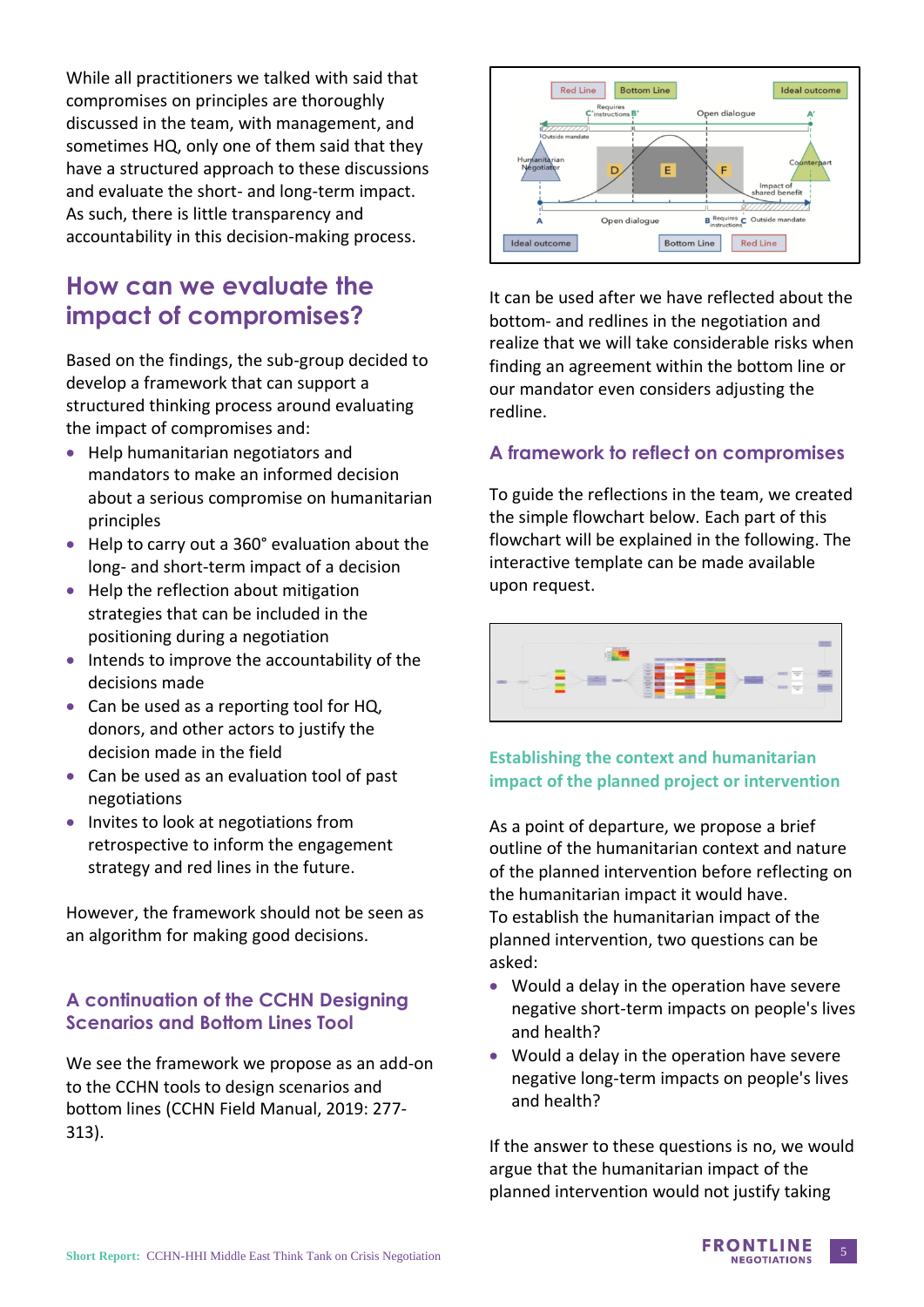considerable risks in the negotiation. If one or both questions are answered with yes or maybe, the humanitarian impact of the planned intervention may justify taking risks in the negotiation and therefore we would move ahead with the analysis of the impact of a compromise.

|                                                                            |  |                                                                                                            | $\mathbb{R}^m$  | Humanitarian Impact High   |
|----------------------------------------------------------------------------|--|------------------------------------------------------------------------------------------------------------|-----------------|----------------------------|
|                                                                            |  | Would a delay in the operation have<br>severe negative short term impacts<br>on people's lives and health? | <b>Pagte be</b> | Humanitarian Impact Medium |
|                                                                            |  |                                                                                                            | Teo             | Humanitarian Impact Low    |
| Type of Intervention<br>Humanitarian Impact<br><b>Humanitarian Context</b> |  |                                                                                                            |                 |                            |
|                                                                            |  |                                                                                                            | I-m             | Humanitarian Impact High   |
|                                                                            |  | Would a delay in the operation have<br>severe negative long term impacts'<br>on people's lives and health? | engte be        | Humanitarian Impact Medium |
|                                                                            |  |                                                                                                            | 1 <sup>o</sup>  | Humanitarian Impact Low    |

#### **Establishing the dilemma**

As a next step, we propose reflection on:

- The nature of compromise that is being considered and the dilemma
- Alternative options that could be considered to achieve the same outcome
- The counterpart (position, reasoning, values, personality, negotiation style, trustworthiness, etc.)

References to the minutes of previous meetings and Negotiation Position Papers (see chapter 3) can also be added here.



#### **Identify indicators**

The next crucial step is to identify the indicators that the impact is measured against with the team. These indicators are context specific.

Examples for such indicators may be:

• **Access**: Does the compromise have a positive or negative impact on access?

- **Security of field team**: Are there security implications for the team in the field (positive or negative)? What are the overall security implications for the operations in the country or region?
- **Relationship with counterpart**: How does the compromise impact the relationship with the counterpart?
- **Leverage of counterpart**: Does the compromise give the counterpart leverage in future negotiations that will be difficult to handle?
- **Relationship with other parties to the conflict**: How does the compromise affect the relationship with other parties to the conflict?
- **Continuation of operations**: Does the compromise have a positive or negative impact on the continuation of other operations in a country or region? Does it affect other offices as well?
- **Collective responsibility/ Impact on other organisations**: Do you expect the compromise to negatively impact on the negotiations of other organisations?
- **Beneficiaries/ Communities**: Does the compromise have a negative impact on beneficiaries or communities? Is the imperative of Do No Harm granted?
- **Reputation**: What is the compromise impact on the reputation of the organization both locally and globally?
- **Donor relationship**: Does the compromise impact the donor relationship (positive/negative)?
- **Authorities**: Is there an impact on the relationship between different bodies within the authority with which you are negotiating? May it lead to rivalries, for instance?

#### **Evaluate the impact of a compromise**

Once the indicators are established, the team can reflect about the short- and long-term impact (positive and negative), possible mitigation strategies and  $-$  if the impact is a risk – also about further risks for each indicator.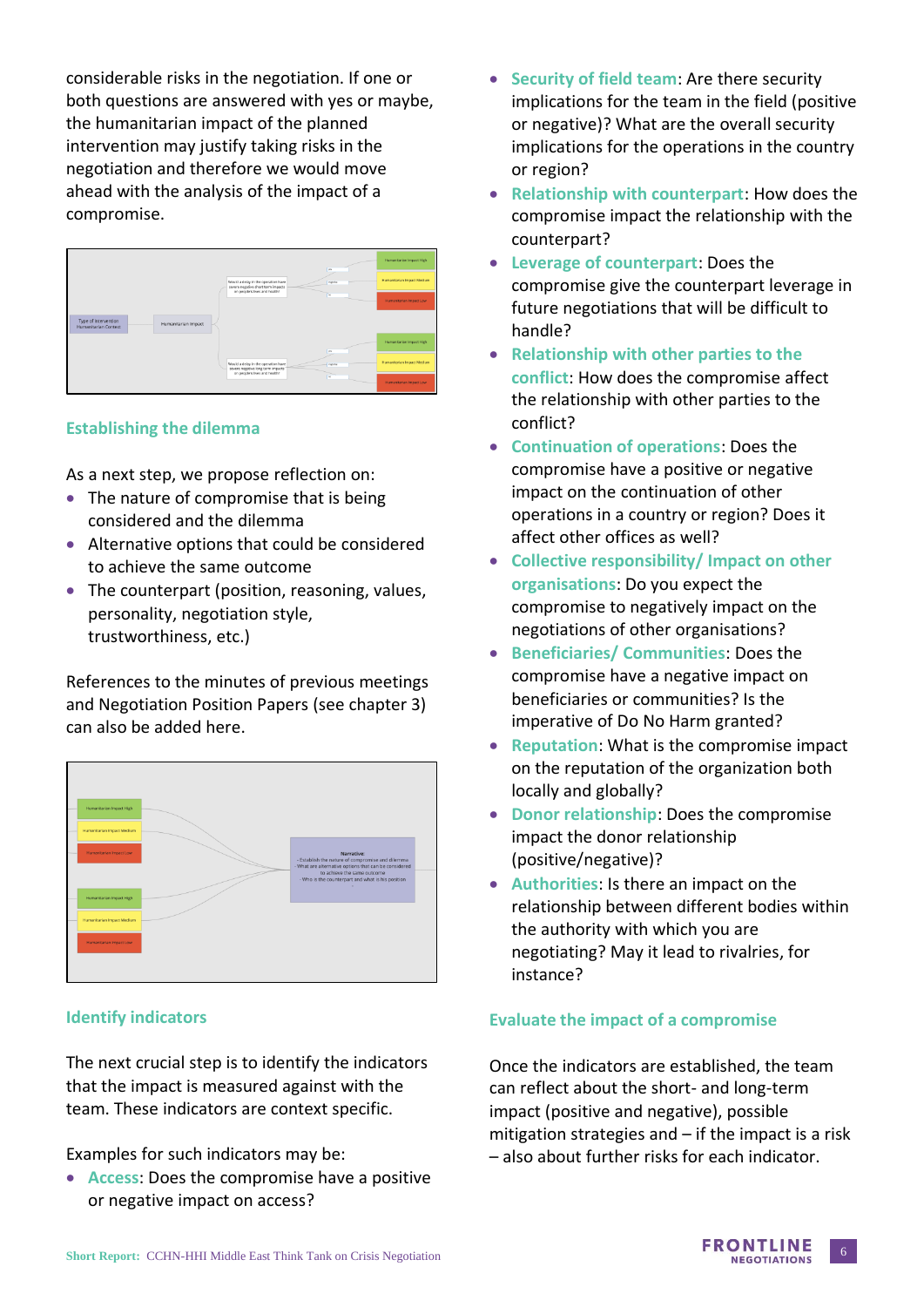#### *Risk matrix*

To further qualify potential risks, a simple risk matrix can be used to colour code the identified risks in the framework, evaluating them against likelihood<sup>1</sup> and expected impact/severity<sup>2</sup>.

| <b>Expected Impact / Severity</b> |                       |            |          |          |          |              |  |  |
|-----------------------------------|-----------------------|------------|----------|----------|----------|--------------|--|--|
|                                   |                       | Negligible | Marginal | Moderate | Critical | Catastrophic |  |  |
| Likelihood                        | <b>Almost Certain</b> |            |          |          |          | 5            |  |  |
|                                   | Likely                |            |          |          |          |              |  |  |
|                                   | Possible              |            |          |          |          |              |  |  |
|                                   | <b>Unlikely</b>       |            | 2        |          |          |              |  |  |
|                                   | Rare                  |            |          |          |          |              |  |  |

Mitigation measures of a risk are to avoid, prevent, transfer, or reduce the impact. For instance, the risk of an attack on a humanitarian convoy can be **avoided** by cancelling a mission, **prevented** by obtaining security guarantees by all parties to the conflict, or **transferred** by transporting the goods with local private companies; and the **impact can be reduced** by using bulletproof vehicles.

Let's consider an example to fill in the framework after discerning that the humanitarian impact of the planned project is high.

#### *Example:*

In country A, there has been a long civil war between the government and opposition forces. A recent escalation has left thousands of people displaced and without food and shelter. For a few days, temperatures have fallen below 0° and community health care workers report an alarming number of deaths due to the cold and starvation. It is essential that humanitarian assistance is provided immediately. The humanitarian organization Food for All (FfA) is requesting access to distribute food and NFI to 300 households. The military commander in charge said that he will only grant access if they distribute to members of ethnic group A first.

FfA has been negotiating with the commander for days, and efforts to mobilise his hierarchy and the Ministry of Humanitarian Affairs have been in vain. While the situation of the IDPs of ethnic group A justifies the intervention, it is against the principle of impartiality to prioritize them over members of ethnic group B, who face the same dire circumstances. The management is facing a difficult decision.

Previously, the team agreed that prioritizing one group over another is a red line, but against the backdrop that dozens will not survive another night, they are considering adjusting the red line with the hope that if they start with ethnic group A, they would be able to provide support to ethnic group B in the coming days.

The field team evaluates the impact in a team meeting with the management by identifying the indicators that need to be considered and detailing the impact/risks and mitigation strategies. They highlight positive impacts in purple and risks according to the colour code of the risk matrix. In the end, they estimate the colour code of the rest of the risks based on the previous analysis.

impact that cannot always be planned but can easily be addressed / Moderate: Reversible, has a significant impact that involves key assets resulting in short suspension of activities / Critical: Hard to recover. Severe injuries, interruption of activities, destruction of assets, slow recovery / Catastrophic: Irreversible. Lethal, permanent disability, destruction of assets, massive loss. Long-term inability to operate.



<sup>&</sup>lt;sup>1</sup> Rare: This will probably never occur or happen / Unlikely: Not expected to happen or recur, but possible/ Possible: Might happen or recur occasionally / Likely: Will probably happen or recur, but it is not a persisting issue or circumstance / Almost certain: Will happen or recur, possibly frequently

<sup>&</sup>lt;sup>2</sup> Negiglible: Routine issues that are to be expected. Objects of standard contingency plan / Marginal: Minor disruption or delaying factor. Has an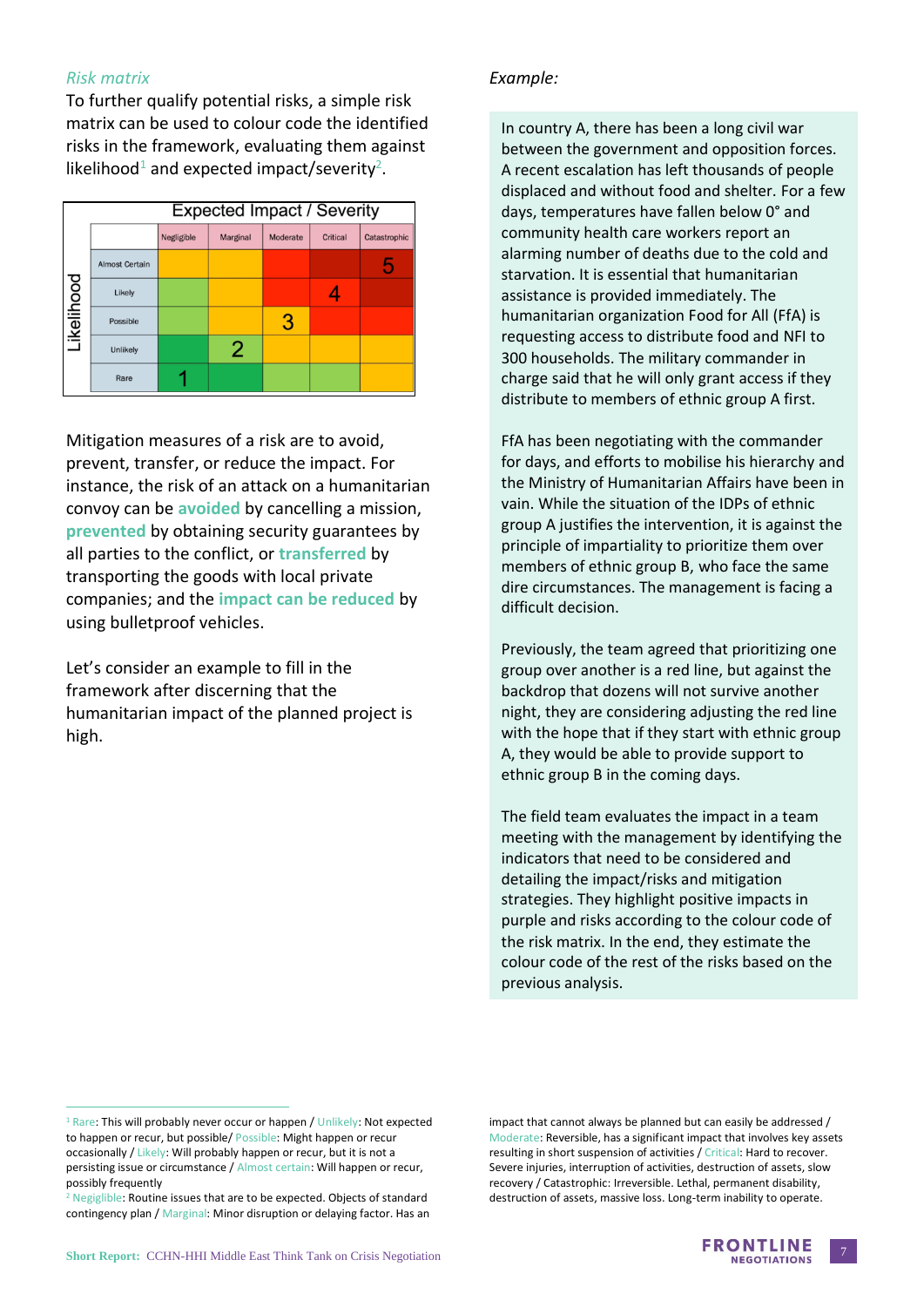|                                                                                     | <b>Short Term Impact</b>                                                         | <b>Mitigation Strategy</b>                                                                     | Risk/ Impact after<br><b>Mitigation</b>                                               | <b>Long Term Impact</b>                                                                         | <b>Mitigation Strategy</b>                                                         | <b>Risk/Impact after</b><br><b>Mitigation</b>                                           | <b>Overall Rest Risk</b> |
|-------------------------------------------------------------------------------------|----------------------------------------------------------------------------------|------------------------------------------------------------------------------------------------|---------------------------------------------------------------------------------------|-------------------------------------------------------------------------------------------------|------------------------------------------------------------------------------------|-----------------------------------------------------------------------------------------|--------------------------|
|                                                                                     |                                                                                  |                                                                                                |                                                                                       |                                                                                                 |                                                                                    |                                                                                         |                          |
| <b>Access</b>                                                                       | Access to opposition areas granted<br>for partial distribution                   |                                                                                                |                                                                                       | Most likely access to ethnic group<br>B become even more difficult in<br>the future             | Sumission of note verbale about<br>exceptional nature of agreement.                | The regular dialogue with the<br>authorities indicates that this can<br>be mitigated.   |                          |
| <b>Security</b>                                                                     | Opposition forces might threaten<br>the field team.                              | Establish a communication with<br>the opposition to explain and<br>obtain security guarantees. | Good relationship with opposition<br>command                                          | Opposition might become hostile<br>in the long term.                                            | Establish parallel projects for<br>ethnic group B in other parts of the<br>country | Balancing assistance country wide<br>will have a positive impact                        |                          |
| <b>Relationship with the</b><br>Counterpart                                         | Positive will help to build trust and<br>rapport.                                |                                                                                                |                                                                                       | Counterpart may question<br>organization's respect for<br>principles and legitimacy             | Sumission of note verbale about<br>exceptional nature of agreement.                | If the case is not repeated<br>mitigation possible.                                     |                          |
| Leverage of the<br>Counterpart                                                      | Counterpart in power                                                             | No mitigation                                                                                  | <b>Risk remains</b>                                                                   | Counterpart might use precedent<br>to force further agreements.                                 | Favour can leveraged over<br>counterpart as a show of goodwill<br>to his people.   | The risk persists but positive<br>leverage for organization could<br>play to advantage. |                          |
| <b>Relationship with other</b><br>parties to the conflict                           | Opposition will be question<br>organization's legitimacy and<br>impartiality.    | Establish a communication with<br>the opposition to explain and<br>obtain security guarantees. | The risk can be reduced but it wil<br>be difficult to re-establish trust,"            | Opposition might use precedent to<br>force similar agreements in other<br>areas.                | Communication and parallel<br>projects                                             | Risk can be mitigated to a large<br>extent                                              |                          |
| <b>Continuation of</b><br><b>Operations</b>                                         | Positive                                                                         |                                                                                                |                                                                                       | Operations in other areas might<br>become more difficult as similar<br>agreements may be asked. | Sumission of note verbale about<br>exceptional nature of agreement.                | Risk can be partially mitigated                                                         |                          |
| <b>Collective Responsibility/</b><br><b>Impact on Other</b><br><b>Organizations</b> | Negotiations with other<br>organizations may be severly<br>impacted              | Discussion and coordination with<br>other organizations                                        | Can only be mitigated to a certain<br>extent but joint effort might give<br>leverage. | lumanitarian action and principle<br>vill be questioned in the long tern<br>due to precedent.   | Sumission of joint statement about<br>exceptional nature of agreement.             | Risk can be partially mitigated                                                         |                          |
| <b>Beneficiaries/</b><br><b>Communities</b>                                         | Lives can be saved.                                                              |                                                                                                |                                                                                       | Lives can be saved.                                                                             |                                                                                    |                                                                                         |                          |
| <b>Reputation</b>                                                                   | The organization may be criticized<br>by civilians, authorities and the<br>media | Pre-emptive strike in public<br>communication.                                                 | The risk might be reduced                                                             | Organization's impartiality may be<br>questioned.                                               | Communication                                                                      | Risk can be partially mitigated                                                         |                          |
| <b>Donor Relationship</b>                                                           | Donors may request justification                                                 | Provide explanation and<br>communication                                                       | Risk can be partially mitigated                                                       | More reporting may be required in<br>the future.                                                | Provide justification and<br>communication                                         | Risk can be partially mitigated                                                         |                          |
| <b>Other authorities</b>                                                            | none expected                                                                    |                                                                                                |                                                                                       | none expected                                                                                   |                                                                                    |                                                                                         |                          |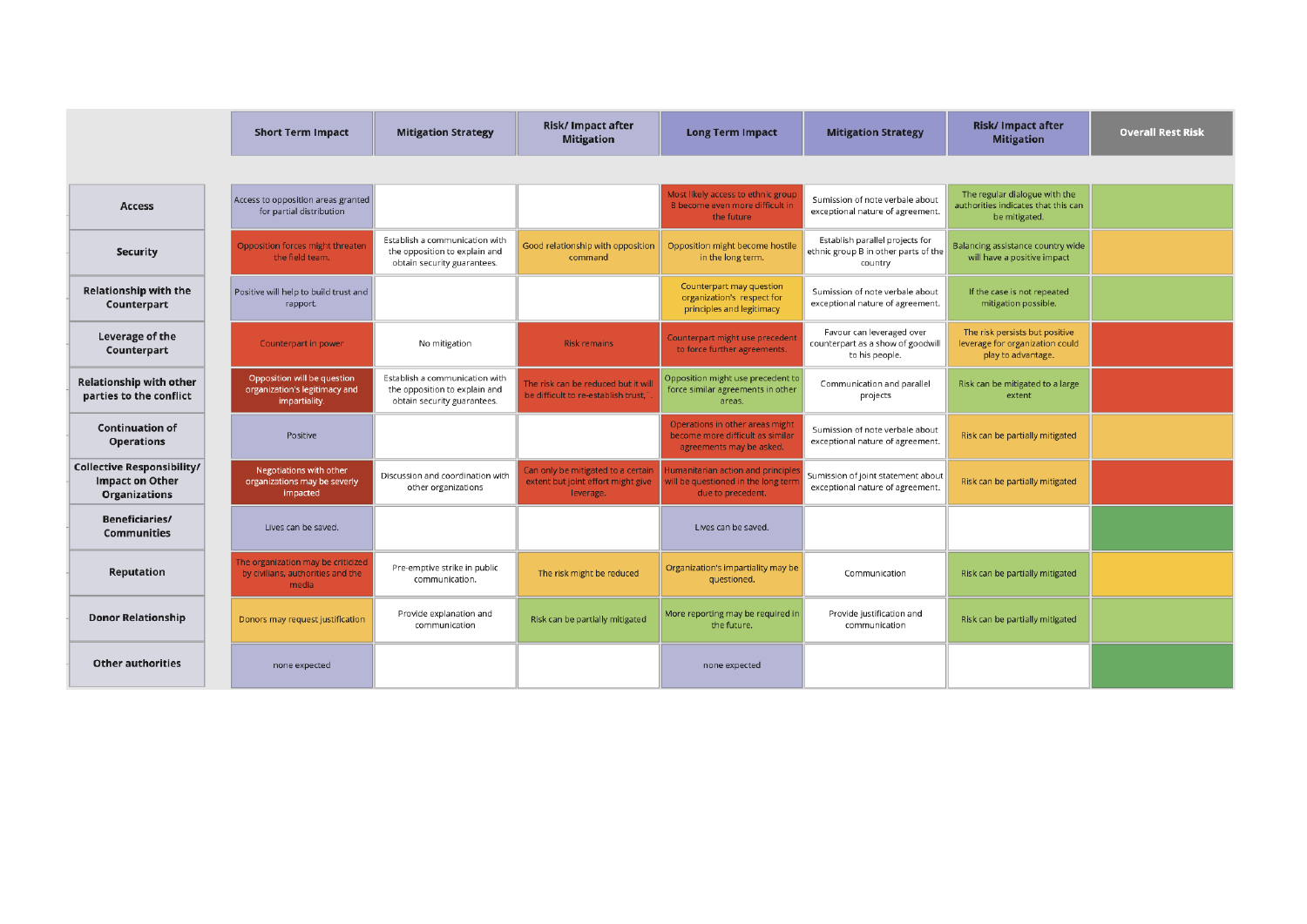The example above is naturally oversimplified and aims to give the reader an idea of how such reflections could be structured and documented. Also, a narrative has to be added about the weight of each indicator. Security, for instance, might be more important than the donor relationship, depending on the circumstances.

As mentioned earlier, the indicators used in the example are suggestions that, if used, require adaptation to the context and priorities of the organization. The colours are designated by evaluating the likelihood and expected impact. Purple is used if the impact is positive.

#### **Decision**

Once the matrix is complete, the team will have to evaluate the rest of the risks against the risk appetite of the organization and the humanitarian impact to make a decision as to whether it wants to proceed with the agreement. The decision should be added in a narrative, also for documentation purposes. If the decision is to move forward with the compromise, we would recommend that the team revisit the matrix 4 weeks after the implementation to evaluate the short-term impact, and 6 months after the implementation to evaluate the long-term impact of the compromise and see if the assumptions they have made were correct. If the decision is not to move forward with the compromise and not to implement the programme/project, we would recommend that team return to the matrix and evaluate the impact of not making the compromise to come to a final decision. If, in that case, it becomes evident that the risks of not compromising are higher than the risk of the compromise, the decision may have to be re-evaluated.



In our example, it may be that the team decides that the negative impact of making the compromise is too high and that they prefer not to implement the food distribution for the timebeing until they manage to negotiate more favourable terms. They may hope to gain more leverage if the needs among ethnic group A become more pressing and the commander himself may be held accountable.

In this case, the team will have to evaluate what it would mean for them in the short- and longterm if they refused to distribute immediately and, as a result, more people die.

# **Conclusion**

Despite the strong commitment of humanitarian negotiators to uphold humanitarian principles, there are times when these principles come under pressure, especially when negotiating access for humanitarian projects with a high humanitarian impact. The power imbalance between parties to the conflict and humanitarian actors, pressing humanitarian needs that require urgent intervention, competition among humanitarian actors, regulations of target and donor countries, etc., can force humanitarian negotiators to compromise on humanitarian principles. If this is the case, the short- and long-term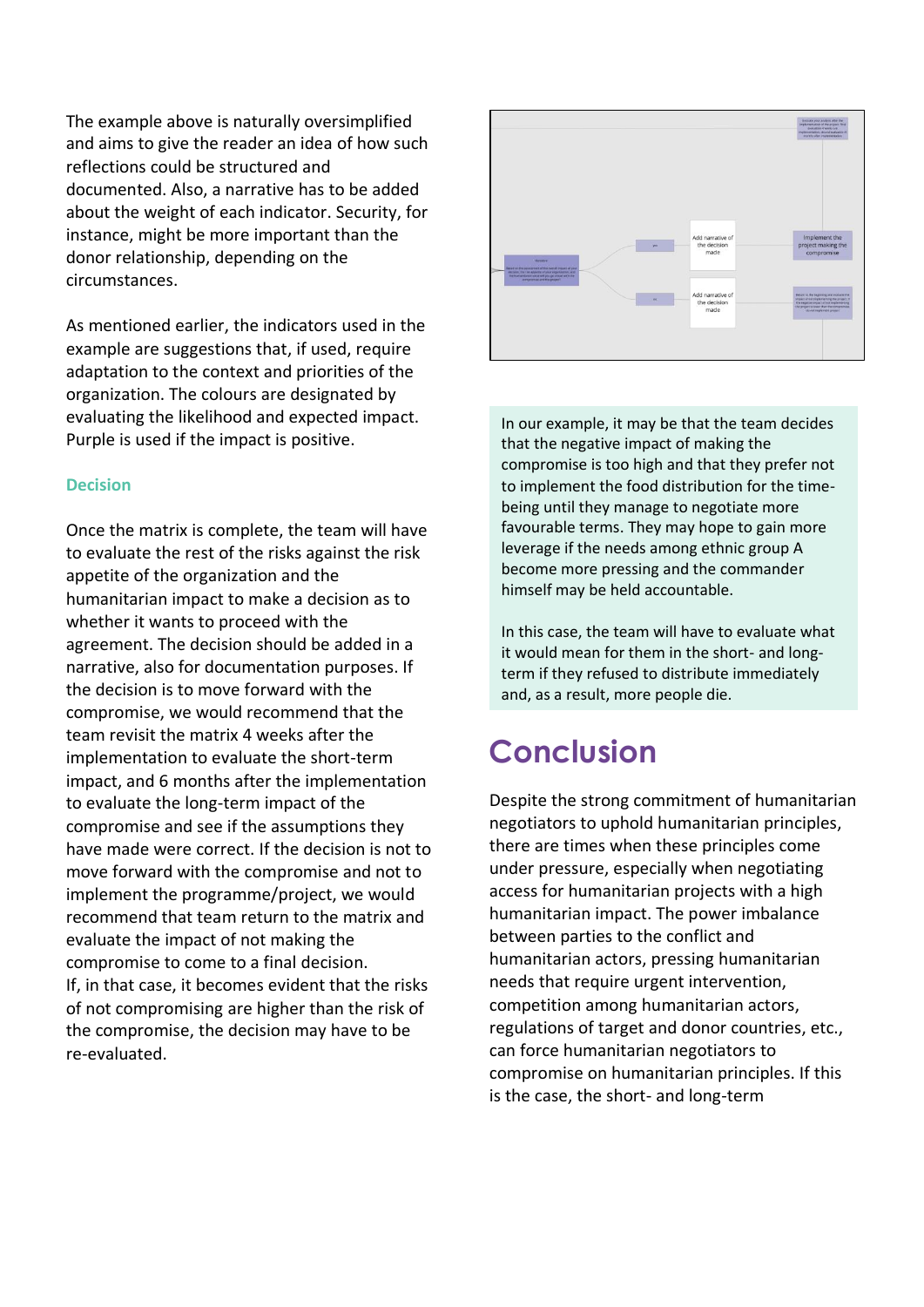consequences of compromises need to be thoroughly considered. In this chapter, we proposed a framework to guide these reflections and evaluate past decisions with the objective of helping humanitarian negotiators to evaluate and justify their decisions and make humanitarian action more accountable.

# **References and further reading**

Abiew, F. (2012). Humanitarian Action under Fire: Reflections on the Role of NGOs in Conflict and Post-Conflict Situations. International Peacekeeping, *19,*  no.2: 203-216. <https://doi.org/10.1080/13533312.2012.665698>

- BBC NEWS | Africa | UN pleads with Sudan over aid ban. (2009). *BBC*. [http://news.bbc.co.uk/2/hi/africa/7925509.s](http://news.bbc.co.uk/2/hi/africa/7925509.stm) [tm](http://news.bbc.co.uk/2/hi/africa/7925509.stm)
- Belliveau, J. (2015). Red Lines and al-Shabaab: Negotiating Humanitarian Access in Somalia. Norwegian Peacebuilding Resource Centre. [https://www.clingendael.org/sites/default/fil](https://www.clingendael.org/sites/default/files/pdfs/Belliveu_NOREF_Clingendael_Negotiating%20with%20Al%20Shabaab_Mar%202015.pdf) [es/pdfs/Belliveu\\_NOREF\\_Clingendael\\_Negoti](https://www.clingendael.org/sites/default/files/pdfs/Belliveu_NOREF_Clingendael_Negotiating%20with%20Al%20Shabaab_Mar%202015.pdf) [ating%20with%20Al%20Shabaab\\_Mar%2020](https://www.clingendael.org/sites/default/files/pdfs/Belliveu_NOREF_Clingendael_Negotiating%20with%20Al%20Shabaab_Mar%202015.pdf) [15.pdf](https://www.clingendael.org/sites/default/files/pdfs/Belliveu_NOREF_Clingendael_Negotiating%20with%20Al%20Shabaab_Mar%202015.pdf)
- Belloni, R. (2005). Is Humanitarianism Part of the Problem? Nine Theses. Discussion Paper, 2005-03. Belfer Center for Science and International Affairs, Harvard Kennedy School.

[https://www.belfercenter.org/sites/default/f](https://www.belfercenter.org/sites/default/files/files/publication/belloni.pdf) [iles/files/publication/belloni.pdf](https://www.belfercenter.org/sites/default/files/files/publication/belloni.pdf)

CCHN. (2019). CCHN field manual on frontline humanitarian negotiation. V2.0. Geneva: Centre of Competence on Humanitarian Negotiation (CCHN). [https://frontline-negotiations.org/wp](https://frontline-negotiations.org/wp-content/uploads/2021/02/CCHN-Field-Manual-on-Frontline-Humanitarian-Negotiation.pdf)[content/uploads/2021/02/CCHN-Field-](https://frontline-negotiations.org/wp-content/uploads/2021/02/CCHN-Field-Manual-on-Frontline-Humanitarian-Negotiation.pdf)

[Manual-on-Frontline-Humanitarian-](https://frontline-negotiations.org/wp-content/uploads/2021/02/CCHN-Field-Manual-on-Frontline-Humanitarian-Negotiation.pdf)[Negotiation.pdf](https://frontline-negotiations.org/wp-content/uploads/2021/02/CCHN-Field-Manual-on-Frontline-Humanitarian-Negotiation.pdf)

Chahed, N. (2011). Niger: le gouvernement suspend les activités de l'ONG française Acted à Diffa. *Anadolu Agency.*  [https://www.aa.com.tr/fr/afrique/niger-le](https://www.aa.com.tr/fr/afrique/niger-le-gouvernement-suspend-les-activités-de-long-francaise-acted-à-diffa/2208038)[gouvernement-suspend-les-activités-de-long](https://www.aa.com.tr/fr/afrique/niger-le-gouvernement-suspend-les-activités-de-long-francaise-acted-à-diffa/2208038)[francaise-acted-à-diffa/2208038#](https://www.aa.com.tr/fr/afrique/niger-le-gouvernement-suspend-les-activités-de-long-francaise-acted-à-diffa/2208038)

Challenges to Principled Humanitarian Action: Perspectives from Four Countries. (2016). Norwegian Refugee Council and Handicap International.

[https://www.nrc.no/globalassets/pdf/reports](https://www.nrc.no/globalassets/pdf/reports/nrc-hi-report_web.pdf) [/nrc-hi-report\\_web.pdf](https://www.nrc.no/globalassets/pdf/reports/nrc-hi-report_web.pdf)

Charny, Joel R. (2004). Upholding Humanitarian Principles in an Effective Integrated Response. Ethics & International Affairs, 18(2), 13-20. [https://www.belfercenter.org/sites/default/f](https://www.belfercenter.org/sites/default/files/files/publication/belloni.pdf) [iles/files/publication/belloni.pdf](https://www.belfercenter.org/sites/default/files/files/publication/belloni.pdf)

Code of Conduct for the International Red Cross and Red Crescent Movement and Non-Governmental Organisations (NGOs) in Disaster Relief. (1994). [https://www.icrc.org/en/doc/resources/docu](https://www.icrc.org/en/doc/resources/documents/publication/p1067.htm) [ments/publication/p1067.htm](https://www.icrc.org/en/doc/resources/documents/publication/p1067.htm)

Fast, L. (2016). Unpacking the Principle of Humanity: Tensions and Implications. *International Review of the Red Cross*, 11– 131. [https://international](https://international-review.icrc.org/sites/default/files/irc_97_1-2-24.pdf)[review.icrc.org/sites/default/files/irc\\_97\\_1-2-](https://international-review.icrc.org/sites/default/files/irc_97_1-2-24.pdf) [24.pdf](https://international-review.icrc.org/sites/default/files/irc_97_1-2-24.pdf)

Featherstone, A., & Abouzied, A. (2009). It's the thought that counts: Humanitarian principles and practice in Pakistan. [https://issuu.com/andyfeatherstone/docs/it\\_](https://issuu.com/andyfeatherstone/docs/it_s_the_thought_that_counts_-_huma) s the thought that counts - huma

- 24 Principles and Good Practice of Humanitarian Donorship. *Good Humanitarian Donorship.* [https://www.ghdinitiative.org/ghd/gns/principl](https://www.ghdinitiative.org/ghd/gns/principles-good-practice-of-ghd/principles-good-practice-ghd.html) [es-good-practice-of-ghd/principles-good](https://www.ghdinitiative.org/ghd/gns/principles-good-practice-of-ghd/principles-good-practice-ghd.html)[practice-ghd.html](https://www.ghdinitiative.org/ghd/gns/principles-good-practice-of-ghd/principles-good-practice-ghd.html)
- Gordon, S., & Donini, A. (2016). Romancing principles and human rights: Are humanitarian principles salvageable?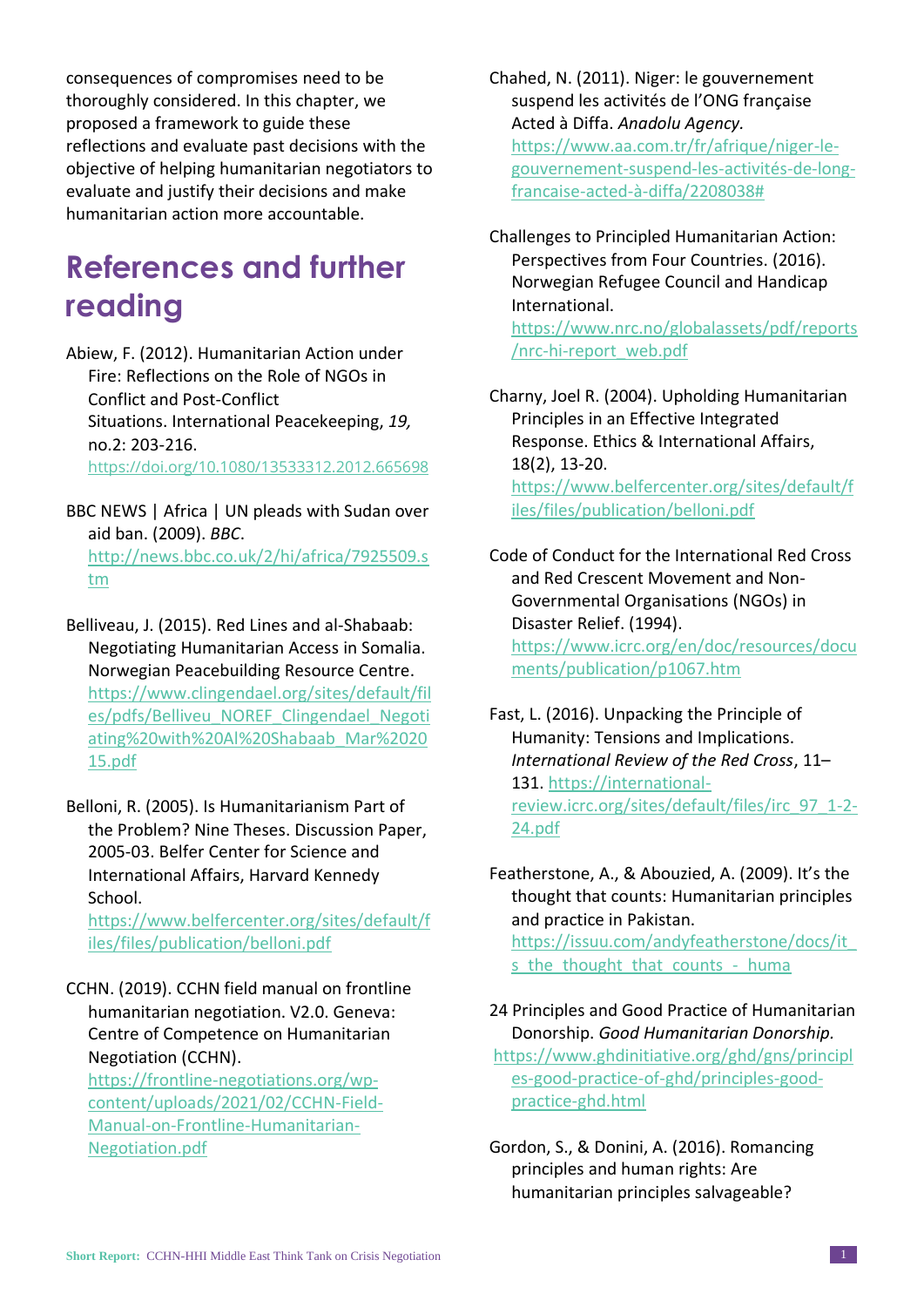*International Review of the Red Cross*, 77– 109.

[https://doi.org/10.1017/S181638311500072](https://doi.org/10.1017/S1816383115000727) [7](https://doi.org/10.1017/S1816383115000727)

Haver, K. (2016). What It Takes: Principled pragmatism to enable access and quality humanitarian aid in insecure environments. *Humanitarian Outcomes.*  [https://www.humanitarianoutcomes.org/pu](https://www.humanitarianoutcomes.org/publications/what-it-takes-principled-pragmatism-enable-access-and-quality-humanitarian-aid-insecure) [blications/what-it-takes-principled](https://www.humanitarianoutcomes.org/publications/what-it-takes-principled-pragmatism-enable-access-and-quality-humanitarian-aid-insecure)[pragmatism-enable-access-and-quality](https://www.humanitarianoutcomes.org/publications/what-it-takes-principled-pragmatism-enable-access-and-quality-humanitarian-aid-insecure)[humanitarian-aid-insecure](https://www.humanitarianoutcomes.org/publications/what-it-takes-principled-pragmatism-enable-access-and-quality-humanitarian-aid-insecure)

Hilhorst, D., & Nadja Schmiemann. (2002). Humanitarian Principles and Organizational Culture: Everyday Practice in Médecins Sans Frontières-Holland. Development in Practice, 12(3/4), 490-500. Retrieved July 20, 2021, from

<http://www.jstor.org/stable/4029518>

- Jordan and the Berm Rukban and Hadalat 2017- 2018. (2017). Iris Institut De Relations Internationales Et Stratégiques.
- [https://www.iris-france.org/wp](https://www.iris-france.org/wp-content/uploads/2017/03/Sensitive-Jordan-and-the-Berm-1.pdf)[content/uploads/2017/03/Sensitive-Jordan](https://www.iris-france.org/wp-content/uploads/2017/03/Sensitive-Jordan-and-the-Berm-1.pdf)[and-the-Berm-1.pdf](https://www.iris-france.org/wp-content/uploads/2017/03/Sensitive-Jordan-and-the-Berm-1.pdf)
- Khartoum expels foreign aid agencies from eastern Sudan. (2012). *BBC News. [https://www.bbc.com/news/world-africa-](https://www.bbc.com/news/world-africa-18296430)[18296430](https://www.bbc.com/news/world-africa-18296430)*
- Kyazze, A. B. (2016). Walking the walk: Evidence of Principles in Action from Red Cross and Red Crescent National Societies. *International Review of the Red Cross*, 211–233. [https://doi.org/10.1017/S181638311500058](https://doi.org/10.1017/S1816383115000582) [2](https://doi.org/10.1017/S1816383115000582)
- Labbé, J., & Daudin, P. (2014). *Applying the humanitarian principles: Reflecting on the experience of the International Committee of the Red Cross*.

[https://doi.org/10.1017/S181638311500071](https://doi.org/10.1017/S1816383115000715) [5](https://doi.org/10.1017/S1816383115000715)

Mac, K. (2014). A matter of principle(s): The legal effect of impartiality and neutrality on States as humanitarian actors. *Review of the Red Cross*, 157–181. [https://doi.org/10.1017/S181638311500066](https://doi.org/10.1017/S1816383115000661) [1](https://doi.org/10.1017/S1816383115000661)

Macdonald, I., & Valenza, A. (2012). *Tools for the Job: Supporting Principled Humanitarian Action*. [tools-for-the-job---supporting](https://www.nrc.no/globalassets/pdf/reports/tools-for-the-job---supporting-principled-humanitarian-action.pdf)[principled-humanitarian-action.pdf \(nrc.no\)](https://www.nrc.no/globalassets/pdf/reports/tools-for-the-job---supporting-principled-humanitarian-action.pdf)

Mumbere, D. (2019). Suspended for helping Nigeria's Boko Haram: Mercy Corps, UNICEF, Action Against Hunger*.* Africa News. [https://www.africanews.com/2019/09/26/su](https://www.africanews.com/2019/09/26/suspended-for-helping-nigeria-s-boko-haram-mercy-corps-unicef-action-against/) [spended-for-helping-nigeria-s-boko-haram](https://www.africanews.com/2019/09/26/suspended-for-helping-nigeria-s-boko-haram-mercy-corps-unicef-action-against/)[mercy-corps-unicef-action-against/](https://www.africanews.com/2019/09/26/suspended-for-helping-nigeria-s-boko-haram-mercy-corps-unicef-action-against/)

What are Humanitarian Principles? (2012). **OCHA** [https://www.unocha.org/sites/dms/Docume](https://www.unocha.org/sites/dms/Documents/OOM-humanitarianprinciples_eng_June12.pdf) [nts/OOM](https://www.unocha.org/sites/dms/Documents/OOM-humanitarianprinciples_eng_June12.pdf)[humanitarianprinciples\\_eng\\_June12.pdf](https://www.unocha.org/sites/dms/Documents/OOM-humanitarianprinciples_eng_June12.pdf)

- Principles of Partnership. (2007). Global Humanitarian Platform. [https://www.icvanetwork.org/system/files/v](https://www.icvanetwork.org/system/files/versions/Principles%20of%20Parnership%20English.pdf) [ersions/Principles%20of%20Parnership%20E](https://www.icvanetwork.org/system/files/versions/Principles%20of%20Parnership%20English.pdf) [nglish.pdf](https://www.icvanetwork.org/system/files/versions/Principles%20of%20Parnership%20English.pdf)
- Seybolt, T. B. (2007). The Myth of Neutrality. [https://doi.org/10.1080/1040265960842600](https://doi.org/10.1080/10402659608426005) [5](https://doi.org/10.1080/10402659608426005)
- Schenkenberg van Mierop, E. (2016). Coming Clean on Neutrality and Independence: The Need to Assess the Application of Humanitarian Principles. *International Review of the Red Cross*, 295–318. [https://international](https://international-review.icrc.org/articles/coming-clean-neutrality-and-independence-need-assess-application-humanitarian-principles)[review.icrc.org/articles/coming-clean](https://international-review.icrc.org/articles/coming-clean-neutrality-and-independence-need-assess-application-humanitarian-principles)[neutrality-and-independence-need-assess](https://international-review.icrc.org/articles/coming-clean-neutrality-and-independence-need-assess-application-humanitarian-principles)[application-humanitarian-principles](https://international-review.icrc.org/articles/coming-clean-neutrality-and-independence-need-assess-application-humanitarian-principles)
- Singer, P.W. (2006). Humanitarian Principles, Private Military Agents: Some Implications of the Privatized Military Industry for the Humanitarian Community.

[https://www.brookings.edu/wp](https://www.brookings.edu/wp-content/uploads/2016/06/singer20060307.pdf)[content/uploads/2016/06/singer20060307.p](https://www.brookings.edu/wp-content/uploads/2016/06/singer20060307.pdf) [df](https://www.brookings.edu/wp-content/uploads/2016/06/singer20060307.pdf)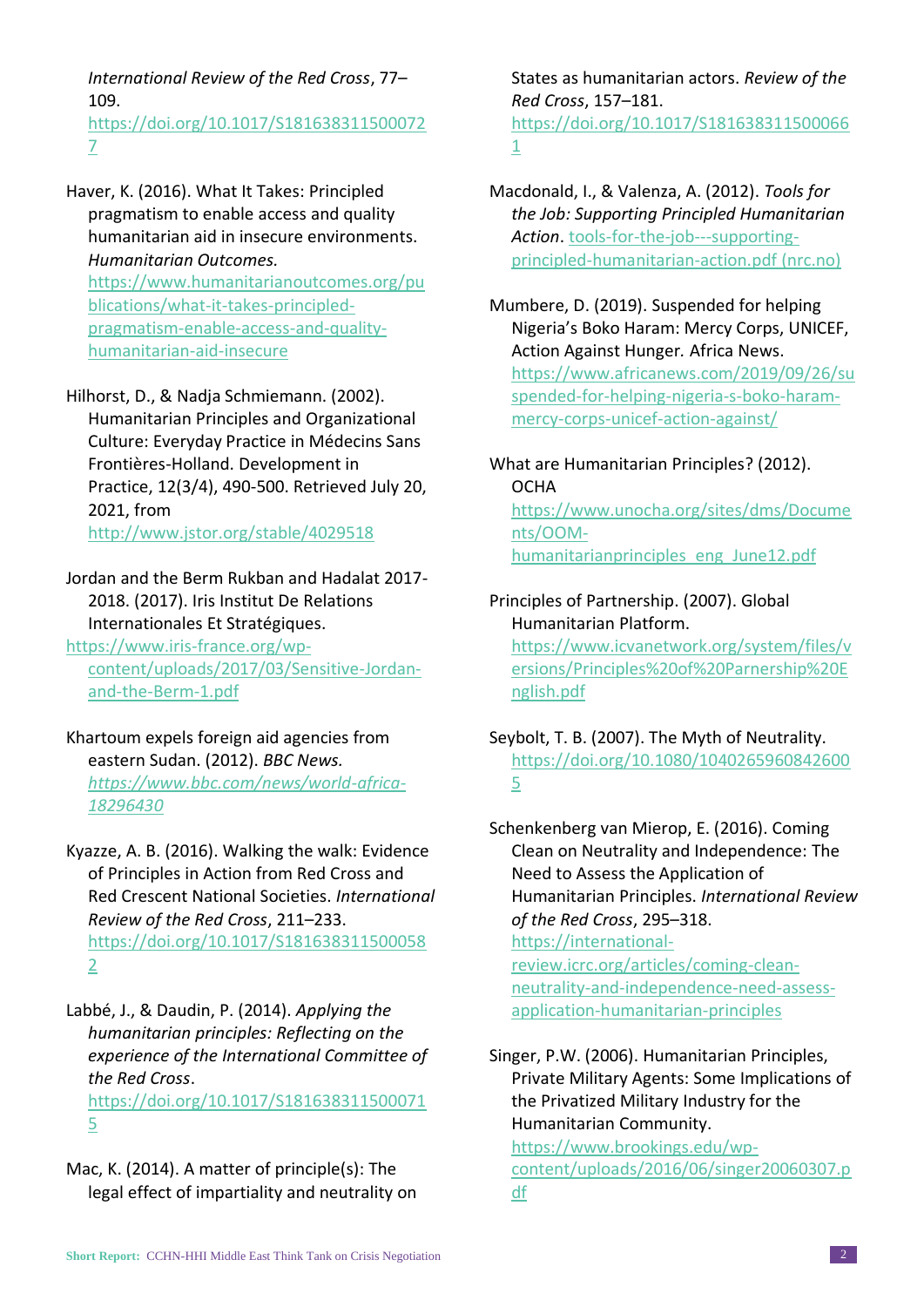Shetty, P. (2007). How important is neutrality to humanitarian aid agencies? *The Lancet*, *370* (9585), 377 –378 . [https://doi.org/10.1016/S0140](https://doi.org/10.1016/S0140-6736(07)61177-5) - [6736\(07\)61177](https://doi.org/10.1016/S0140-6736(07)61177-5) - 5

Humanitarian Charter and Minimum Standards in Humanitarian Response . (2011). *Sphere Handbook .* [https://spherestandards.org/handbook/editi](https://spherestandards.org/handbook/editions/) [ons/](https://spherestandards.org/handbook/editions/)

UNHCR Protection Cluster in Iraq. (2020) . Do No Harm Guidance Note for Defining Humanitarian Engagement when Serious Humanitarian and Protection Concerns are Present .

[https://www.humanitarianresponse.info/en/](https://www.humanitarianresponse.info/en/operations/iraq/document/do-no-harm-guidance-note-rev-0) [operations/iraq/document/do](https://www.humanitarianresponse.info/en/operations/iraq/document/do-no-harm-guidance-note-rev-0) -no -harm [guidance](https://www.humanitarianresponse.info/en/operations/iraq/document/do-no-harm-guidance-note-rev-0)-note-rev-0

Weller, M. (1997) . The Relativity of Humanitarian Neutrality and Impartiality. *Proceedings of the Annual Meeting (American Society of International Law)* 91 . <https://sites.tufts.edu/jha/archives/119>

Welsh, T. (2019). Biometrics disagreement leads to food aid suspension in Yemen *. Devex*. [https://www.devex.com/news/biometrics](https://www.devex.com/news/biometrics-disagreement-leads-to-food-aid-suspension-in-yemen-95164) [disagreement](https://www.devex.com/news/biometrics-disagreement-leads-to-food-aid-suspension-in-yemen-95164) -leads -to -food -aid -suspension in [-yemen](https://www.devex.com/news/biometrics-disagreement-leads-to-food-aid-suspension-in-yemen-95164) -95164

Williams, S.E. (2017) EXCLUSIVE: World Vision rattles aid groups with solo operation for Syrians at Jordan border . *The New Humanitarian .*

[https://www.thenewhumanitarian.org/invest](https://www.thenewhumanitarian.org/investigations/2017/01/24/exclusive-world-vision-rattles-aid-groups-solo-operation-syrians-jordan) [igations/2017/01/24/exclusive](https://www.thenewhumanitarian.org/investigations/2017/01/24/exclusive-world-vision-rattles-aid-groups-solo-operation-syrians-jordan)-world-visionrattles -aid -groups -solo - [operation](https://www.thenewhumanitarian.org/investigations/2017/01/24/exclusive-world-vision-rattles-aid-groups-solo-operation-syrians-jordan) -syrians [jordan](https://www.thenewhumanitarian.org/investigations/2017/01/24/exclusive-world-vision-rattles-aid-groups-solo-operation-syrians-jordan)

World Vision. (2008). HISS-CAM: A decisionmaking tool. [https://www.humanitarianlibrary.org/sites/d](https://www.humanitarianlibrary.org/sites/default/files/2014/10/HISS-CAM_Explanation.pdf) [efault/files/2014/10/HISS](https://www.humanitarianlibrary.org/sites/default/files/2014/10/HISS-CAM_Explanation.pdf) - [CAM\\_Explanation.pdf](https://www.humanitarianlibrary.org/sites/default/files/2014/10/HISS-CAM_Explanation.pdf)